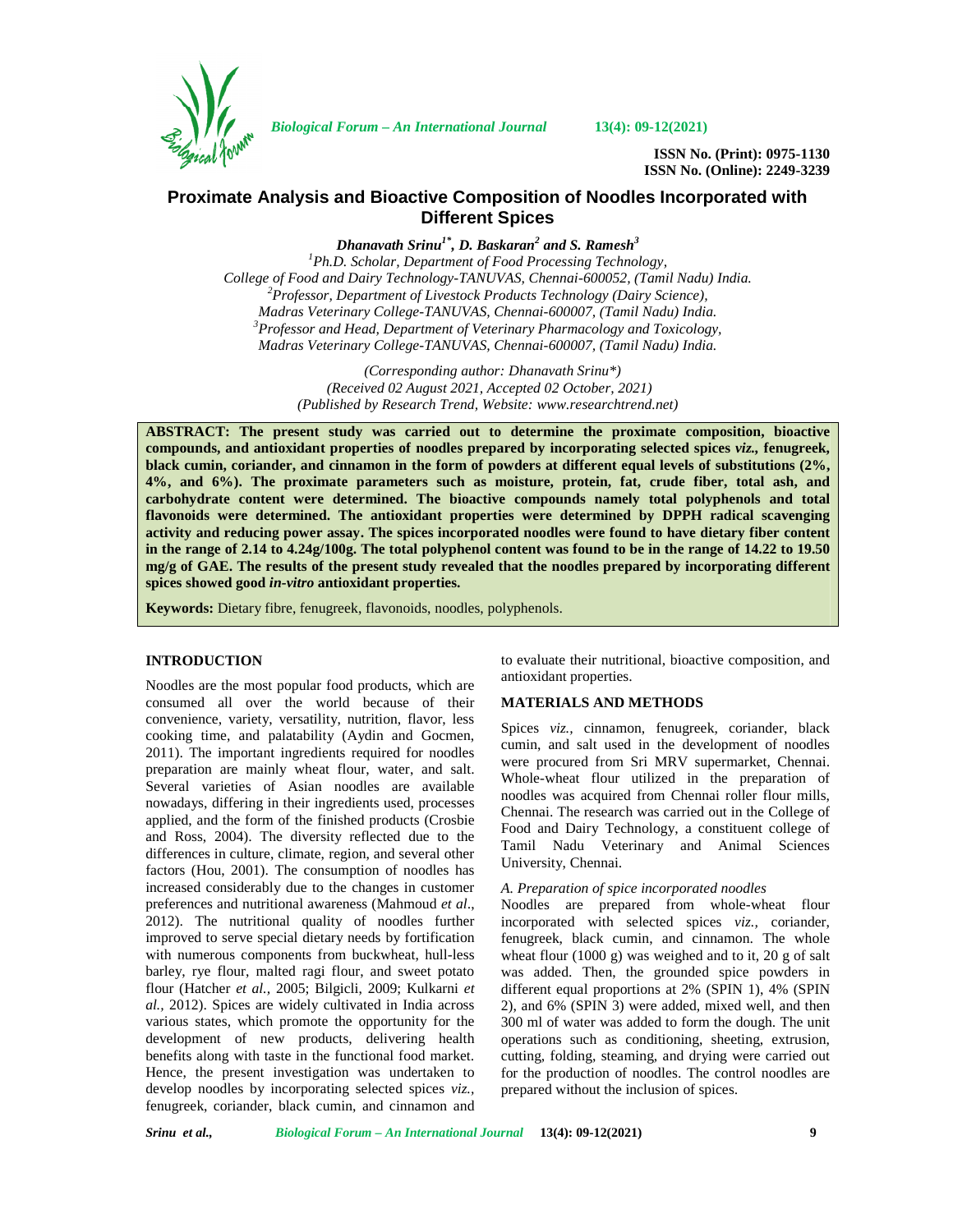## *B. Proximate analysis*

Spice powders incorporated noodles were analyzed for proximate composition *viz.,* moisture, protein, fat, crude fiber, total ash content according to the method described in AOAC, (2006). The carbohydrate content was calculated as described by Muller and Tobin, (1980), total energy by the 'Atwater' factor method as described by Nwabueze, (2007), and total dietary fiber content by the enzyme-gravimetric method as described in AOAC, (2016).

## *C. Estimation of bioactive compounds*

**(i) Estimation of total phenols.** The total phenolic content in the samples was carried out according to the calculated as 10<br>we there is the class of the contract of  $\frac{1}{2}$  (2002) with sexual way method described by Chun *et al.*, (2003) with some<br>  $\frac{\text{80}}{\text{80}}$  method (A<sub>o</sub>)-Absorbance of the sample (A<sub>s</sub>) × 100 modifications. Gallic acid (4 mg/100 ml) was considered as phenolic standard. Different concentrations (10  $\mu$ g, 20  $\mu$ g, 30  $\mu$ g, 40  $\mu$ g, 50  $\mu$ g) of gallic acid were taken. The test sample contained 200 µl of 80% methanol extract of different samples. This volume was made up to 3 ml with deionized water and then to it, 250 µl of Folin-ciocalteu reagent (FCR) and 750  $\mu$ l of Na<sub>2</sub>CO<sub>3</sub> solution was added. Then, the whole solution was vortexed and incubated for 8 minutes at room temperature. To the whole solution, distilled water (1 ml) was added. Then, the mixture of solutions was incubated for about 2 hours in dark at room temperature. Absorbance was taken at 765 nm and compared against the standard gallic acid. The total phenolic content in the methanol extract of different samples was expressed as gallic acid equivalents (GAE).

**(ii) Estimation of total flavonoids.** The total flavonoid content in samples was determined according to the method described by Lin and Tang (2007). The sample extract (2 ml, 0.3 mg/ml) in methanol was mixed with aluminium chloride hexahydrate (0.1 ml, 10%), potassium acetate (0.1 ml, 1 M), and deionized water (2.8 ml). The above solution was kept for incubation for 40 minutes at room temperature. Then, the absorbance of the reaction mixture was determined spectrophotometrically at 415 nm. Quercetin (10 mg/100 ml) was considered as flavonoid standard. The total flavonoid content in the methanol extract of different samples was expressed as Quercetin Equivalents (QE).

## *D. Estimation of antioxidant activity*

(i) DPPH radical scavenging activity. The effect of DPPH radical scavenging activity on samples was determined according to Blois, (1958) with the modification described by Brand-Williams *et al.,* (1995). A 100  $\mu$ M solution of DPPH in methanol was prepared and extracts of different samples  $(50, 100 \mu l)$ containing 0.5 to 1 mg GAE were mixed with 1 ml of DPPH solution, the mixture was shaken vigorously and left in dark for 20 minutes at room temperature. The absorbance was measured at 517 nm. The percentage inhibition of the DPPH radical by the samples was calculated as follows: *D. Estimation of antioxidant activity*<br>(i) DPPH radical scavenging activity. The effect of<br>DPPH radical scavenging activity on samples was<br>determined according to Blois, (1958) with the<br>modification described by Brand-Wi a *of antioxidant activity*<br>dical scavenging activity. The effect of<br>al scavenging activity. The effect of<br>al scavenging to Blois, (1958) with the<br>described by Brand-Williams *et al.*,<br> $90 \mu$ M solution of DPPH in methanol

 $\times100$ 

**(ii) Reducing power assay.** The reducing power of the samples was determined according to the method given by Yen and Chen, (1995). The extracts of different samples  $(50, 100 \mu l)$  containing 50 to 100 mg of GAE were made up to 500 µl with 0.2 M phosphate buffer (pH 6.6) and mixed with 1 ml of potassium ferricyanide (0.1%) and the mixture was incubated at 50ºC for 20 minutes. Trichloroacetic acid (TCA) (500 µl, 10%) was added to the reaction mixture and centrifuged at 8,000 rpm for 10 minutes. The supernatant obtained mixed with equal volume of distilled water. Then, ferric chloride  $(300 \mu l, 1\%)$  was added and the absorbance was measured at 700 nm.

#### *E. Statistical analysis*

All the experiments were carried out in six replicates and results are expressed as Mean  $\pm$  SE. The statistical analysis was performed by ANOVA using  $SPSS^{\circledast}20.0$ software for Windows (Snedecor and Cochran, 1994).

## **RESULTS AND DISCUSSION**

#### *A. Proximate Analysis*

The proximate composition of spice powders incorporated noodles (SPIN) is presented in Table 1. On analysis, no significant differences  $(P > 0.05)$  were observed in moisture content for control (5.50%), SPIN 1 (5.85%), SPIN 2 (6.08%), and SPIN 3 (6.37%). It was observed that the carbohydrate content found decreased from 77 to 75% in spices incorporated noodles.

| <b>Parameters</b> | <b>Moisture</b><br>$(\%)$     | Protein<br>$($ %)              | Fat<br>$\frac{6}{2}$           | Crude<br>fibre $(\% )$      | Total ash<br>(%)               | Carbohydrate<br>$($ %)          | <b>Total</b><br>dietary<br>fibre $(\% )$ | <b>Energy</b><br>(kcal/100 g)    |
|-------------------|-------------------------------|--------------------------------|--------------------------------|-----------------------------|--------------------------------|---------------------------------|------------------------------------------|----------------------------------|
| <b>Control</b>    | $5.50 \pm 0.304^a$            | $11.80 \pm 0.092$ <sup>a</sup> | $0.55+0.023^{ab}$              | $0.29 \pm 0.012^a$          | $2.55 \pm 0.195^{\text{a}}$    | $79.32 \pm 0.480$ °             | $1.78 \pm 0.031$ <sup>a</sup>            | $369.43 \pm 1.710^b$             |
| SPIN <sub>1</sub> | $5.85 \pm 0.199^a$            | $12.60 \pm 0.270^{\circ}$      | $0.52 \pm 0.019^a$             | $0.61 \pm 0.074^{\circ}$    | $2.76 \pm 0.196$ <sup>ab</sup> | $77.67 \pm 0.376$ <sup>bc</sup> | $2.14 \pm 0.022^b$                       | $365.72 + 1.411^{ab}$            |
| SPIN <sub>2</sub> | $6.08 \pm 0.270$ <sup>a</sup> | $12.94 \pm 0.023^{\circ}$      | $0.67 \pm 0.032$ <sup>bc</sup> | $0.66 \pm 0.021^{\circ}$    | $2.91 \pm 0.232^{ab}$          | $76.74 \pm 0.430^{ab}$          | $3.35 \pm 0.013$ <sup>c</sup>            | $364.74 \pm 1.527$ <sup>ab</sup> |
| <b>SPIN 3</b>     | $6.37+0.288^a$                | $13.12 \pm 0.176^{\circ}$      | $0.72 + 0.043^{\circ}$         | $0.92 + 0.022$ <sup>c</sup> | $3.68 \pm 0.305$ <sup>c</sup>  | $75.20 + 0.393$ <sup>a</sup>    | $4.24 + 0.065^{\circ}$                   | $359.76 \pm 1.713^a$             |
| <b>F-value</b>    | $1.873^{NS}$                  | 12.149**                       | $9.743**$                      | 41.799**                    | 4.328*                         | $16.693**$                      | 880.566**                                | $6.241**$                        |

**Table 1: Nutritional composition of spice powders incorporated noodles.**

Data expressed as Mean  $\pm$  SE; n=6; NS - Non-significant  $(P > 0.05)$ ; \* - Significant difference  $(0.01 < P \quad 0.05)$ ; \*\* - Highly significant difference  $(P \t 0.01)$ ; Different superscripts within the same column differ significantly.

The variations found in the quantity of nutritional composition of developed noodles might be attributed to the addition of spices in different levels of substitution.

*B. Bioactive compounds of spices incorporated noodles* The bioactive composition of different spice powders incorporated noodles (SPIN) is presented in Table 2. The total phenolic content was found to be higher in the

*Srinu et al., Biological Forum – An International Journal* **13(4): 09-12(2021) 10**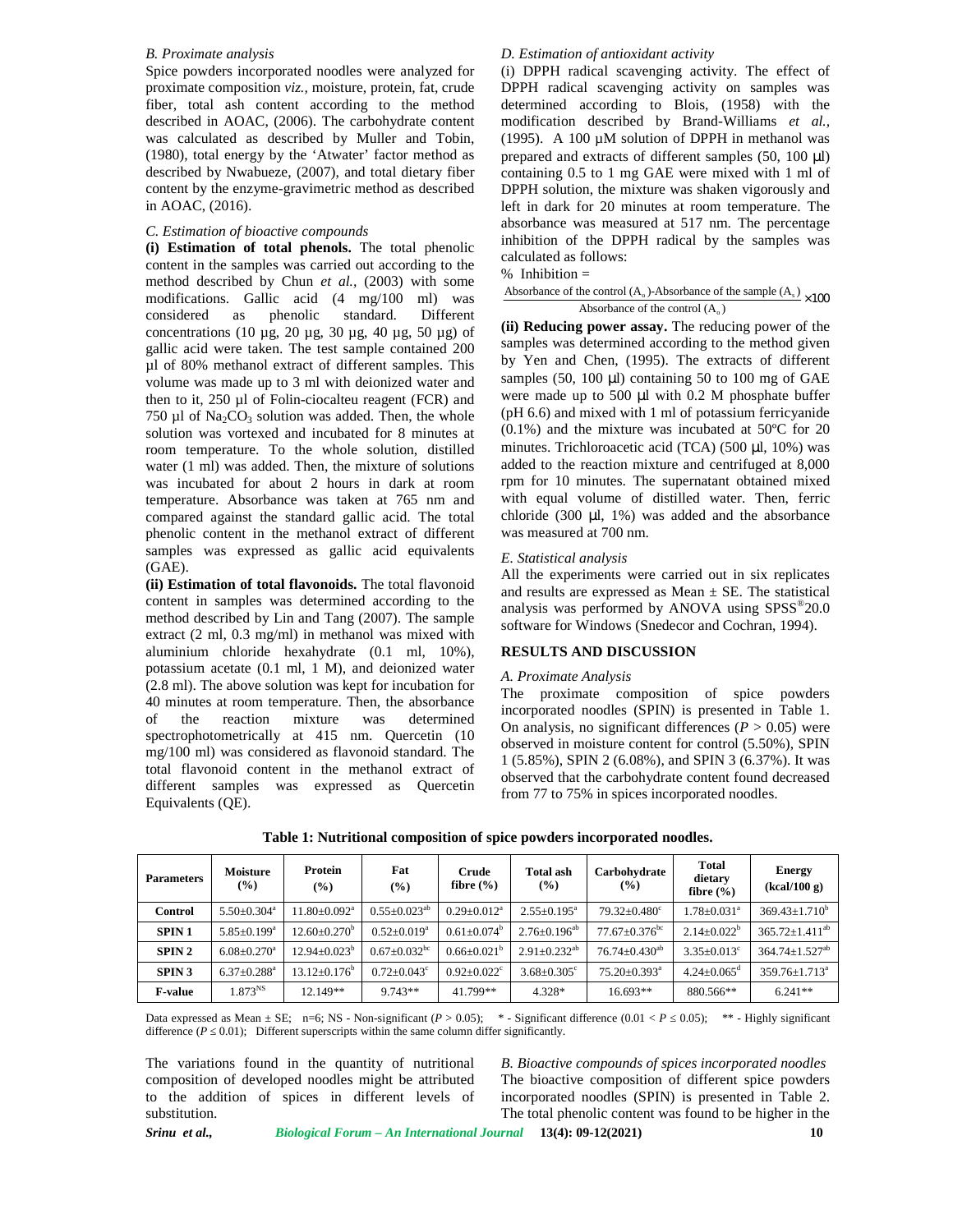developed noodles, which ranged from 14.22 to 19.50 mg/g of GAE compared to control (12.62 mg/g of GAE). The beneficial effects of polyphenols are mainly attributed to their antioxidant properties since they can act as chain breakers or radical scavengers (Rice-Evans, 2001). The flavonoid content was also found to be higher and ranged from 72.28 to 85.89 mg/g of quercetin compared to control (66.34 mg/g of quercetin). The differences in values found between developed noodles for polyphenols, and flavonoids might be due to the increased level of inclusion of spices.

| <b>Bioactive compounds</b> | <b>Total phenolics</b><br>$(mg/g \text{ of } GAE)$ | <b>Total flavonoids</b><br>(mg/g of Quercetin) |  |  |
|----------------------------|----------------------------------------------------|------------------------------------------------|--|--|
| Control                    | $12.62+0.140^a$                                    | $66.34 + 0.260$ <sup>a</sup>                   |  |  |
| <b>SPIN 1</b>              | $14.22 + 0.227^b$                                  | $72.28 \pm 0.301^{\mathrm{b}}$                 |  |  |
| SPIN <sub>2</sub>          | $16.52 + 0.126^c$                                  | $78.57 + 0.223$ °                              |  |  |
| <b>SPIN 3</b>              | $19.50 + 0.114^d$                                  | $85.89 + 0.371$ <sup>d</sup>                   |  |  |
| <b>F-value</b>             | $356.262**$                                        | 814.915**                                      |  |  |

| Table 2: Bioactive composition of spice powders incorporated noodles. |  |  |
|-----------------------------------------------------------------------|--|--|
|                                                                       |  |  |

Data expressed as Mean  $\pm$  SE; n=6; \*\* - Highly significant difference (*P* = 0.01); Different superscripts within the same column differ significantly

*C. Antioxidant activities of spices incorporated noodles* The antioxidant activities analyzed by DPPH free radical scavenging and reducing power capacity, both at 50 µl and 100 µl concentration of the control and spice powders incorporated noodles (SPIN) were illustrated in Fig. 1 and 2 respectively. DPPH radical scavenging activity showed an increasing trend in 50 µl as well as in 100 µl concentration. The % inhibition of DPPH of developed noodles was found to be ranging from 36 to 44%, 51 to 64% in 50 µl and 100 µl concentrations, respectively. The reducing power in developed noodles also showed an increasing trend in both the 50 µl and 100 µl concentrations. The reducing power of compounds relates to their electron transferability and may, therefore, serve as a significant indicator of their antioxidant activity (Meir *et al.,* 1995).



**Fig. 1.** DPPH radical scavenging activity of spice powders incorporated noodles.



**Fig. 2.** Reducing power capacity of spice powders incorporated noodles.

### **CONCLUSION**

Noodles were prepared by incorporating selected spices *viz.,* fenugreek, black cumin, coriander, and cinnamon in the form of powders at different equal levels of substitution at 2%, 4%, and 6% and studied for their proximate, bioactive composition, and antioxidant properties. The results of the study revealed that the developed noodles showed good *in-vitro* antioxidant properties and possess a good amount of dietary fibre content. Further, studies will be carried out in *in-vivo* or animal models to confirm the health benefits of spices incorporated noodles.

**Acknowledgements.** The Authors are thankful to the Dean, Faculty of Food Sciences, College of Food and Dairy Technology - TANUVAS, Alamathi, Chennai – 600 052 for his interest and providing facilities to carry out this work.

**Conflict of interest.** The authors declare no conflict of interest pertaining to this manuscript.

#### **REFERENCES**

- AOAC (2006). Official Methods of Analysis of AOAC International,  $18<sup>th</sup>$  edition. Association of Official Analytical Chemists, Gaithersburg, MD.
- AOAC (2016). Official Methods of Analysis of AOAC International, 20<sup>th</sup> edition. Association of Official Analytical Chemists, Rockville, Maryland, USA.
- Aydin, E., & Gocmen, D. (2011). Cooking quality and sensorial properties of noodle supplemented with oat flour. *Food Science and Biotechnology*, *20*(2): 507- 511.
- Bilgicli, N. (2009). Effect of buckwheat flour on cooking quality and some chemical, antinutritional and sensory properties of eriste, Turkish noodle. *International Journal of Food Sciences and Nutrition*, *60*(sup4): 70- 80.
- Blois, M. S. (1958). Antioxidant determinations by the use of a stable free radical. *Nature*, *181*(4617): 1199-1200.
- Brand-Williams, W., Cuvelier, M. E., & Berset, C. L. W. T. (1995). Use of a free radical method to evaluate antioxidant activity. *LWT-Food Science and Technology*, *28*(1): 25-30.
- Chun, O. K., Kim, D. O., & Lee, C. Y. (2003). Superoxide radical scavenging activity of the major polyphenols in fresh plums. *Journal of Agricultural and Food Chemistry*, *51*(27): 8067-8072.